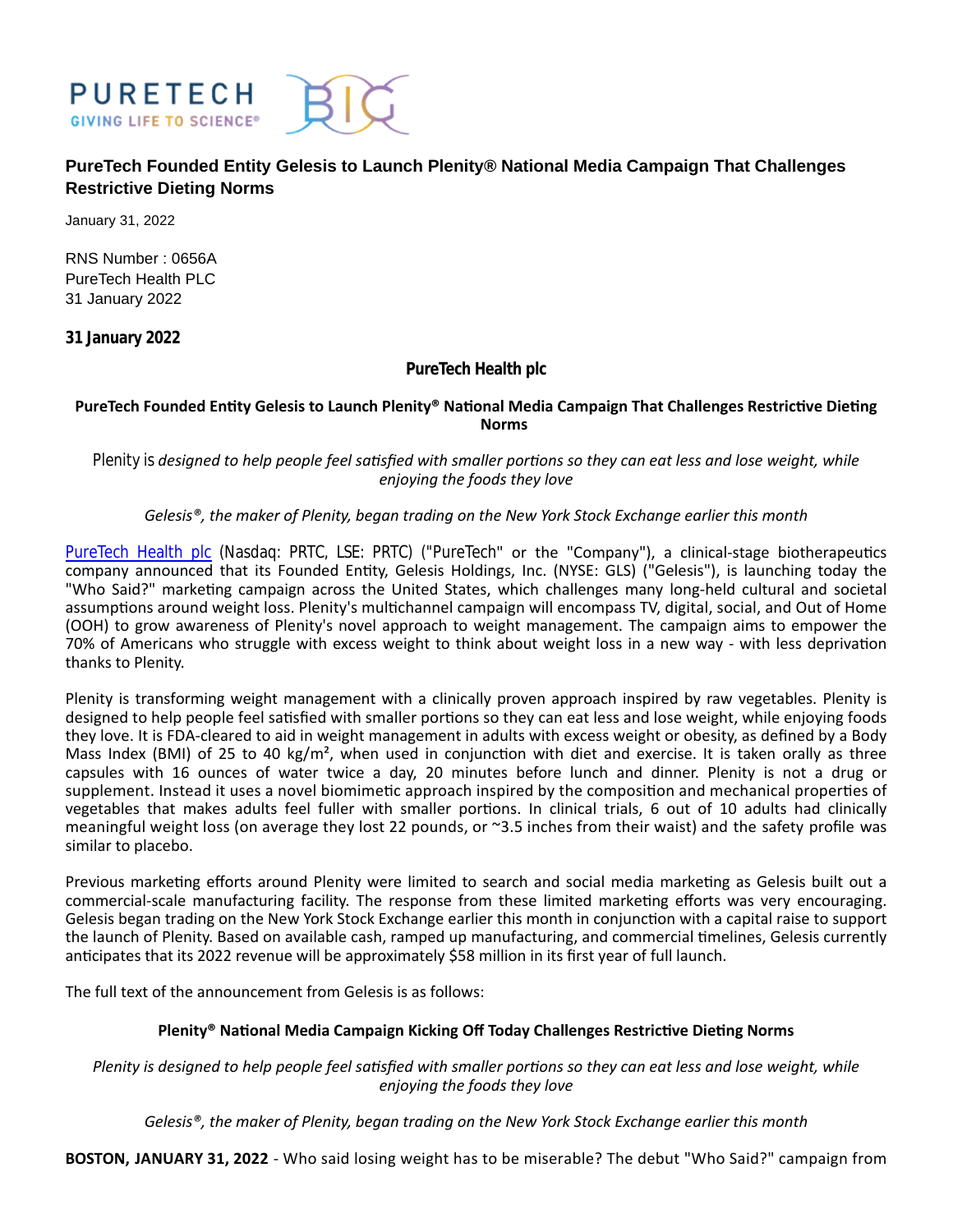[Plenity,](https://www.myplenity.com/) launching today across the US, challenges many long-held cultural and societal assumptions around weight loss. Plenity's multichannel campaign will encompass TV, digital, social, and Out of Home (OOH) to grow awareness of Plenity's novel approach to weight management. The campaign aims to empower the 70% of Americans who struggle with excess weight to think about weight loss in a new way - with less deprivation thanks to Plenity.

"We've had a tremendous response to Plenity in its initial, limited release period and are thrilled to now launch it to a wider audience in this debut campaign. People are disheartened with the way much of the world views weight and weight loss. Restrictive food rules, black and white thinking, taboo conversations tiptoeing around our bodies-it is confusing and frustrating," said David Pass, Pharm.D., Chief Commercial and Operating Officer of Gelesis (NYSE: GLS), the maker of Plenity. "If weight management is a road you're on, we're in your corner."

The campaign was developed with The&Partnership and features TV & digital spots from acclaimed MJZ directing duo Hoffman / Metoyer (Apple, Coke, Ford, Marriott, Etsy). Still photography for the campaign was shot by noted art and celebrity photographer Magdalena Wosinska. m/SIX is leading the media buy for the campaign.

Plenity is transforming weight management with a clinically proven approach inspired by raw vegetables. Plenity is designed to help people feel satisfied with smaller portions so they can eat less and lose weight, while enjoying foods they love. It is FDA-cleared to aid in weight management in adults with excess weight or obesity, as defined by a Body Mass Index (BMI) of 25 to 40 kg/m<sup>2</sup>, when used in conjunction with diet and exercise. It is taken orally as three capsules with 16 ounces of water twice a day, 20 minutes before lunch and dinner. Plenity is not a drug or supplement. Instead it uses a novel biomimetic approach inspired by the composition and mechanical properties of vegetables that makes adults feel fuller with smaller portions. In clinical trials, 6 out of 10 adults had clinically meaningful weight loss (on average they lost 22 pounds, or ~3.5 inches from their waist) and the safety profile was similar to placebo.

Gelesis has taken a unique go to market approach with Plenity and is committed to broadening access to expertendorsed clinical care for weight management. In order to overcome the many frictions people have traditionally experienced, the product is available by prescription via a free telehealth consultation (with leading industry partner Ro), with unlimited follow-up visits as needed, as well as through a traditional healthcare provider experience. Notably, in an analysis of 20,000 Plenity members, 70% had never tried a prescription weight management product before, indicating Plenity is bringing new people into the category of prescription weight management products. Approximately 50% of members said they would not have seen their doctor for a prescription if telehealth had not been available. The Plenity experience is further bolstered by robust complimentary journey support, packaging designed to help people integrate Plenity into one's lifestyle, and transparent pricing.

The "Who Said?" campaign builds upon a New York City activation in December, where Plenity created an edible billboard in the East Village's Astor Place to challenge the idea that people can't eat the foods they love while losing weight. The Astor Place billboard was made with thousands of seasonal holiday cakes. Plenity invited people to enjoy free dessert, reinforcing the notion that the holiday treats you love can fit into a balanced diet, no matter your health goals.

Previous marketing efforts around Plenity were limited to search and social media marketing as Gelesis built out a commercial-scale manufacturing facility. The response from these limited marketing efforts was very encouraging. Gelesis began trading on the New York Stock Exchange earlier this month in conjunction with a capital raise to support the launch of Plenity. Based on available cash, ramped up manufacturing, and commercial timelines, Gelesis currently anticipates that its 2022 revenue will be approximately \$58 million in its first year of full launch.

"We believe we are well positioned to address the huge market need in weight management. We have the widest label of any prescription weight management product-150 million Americans could be eligible for treatment with Plenity-and the long-term potential of our company is exciting," said Yishai Zohar, founder and CEO of Gelesis. "We anticipate a dramatic increase in revenue growth year over year."

## **Important Safety InformaƟon about Plenity**

- · Patients who are pregnant or are allergic to cellulose, citric acid, sodium stearyl fumarate, gelatin, or titanium dioxide should not take Plenity.
- $\cdot$  To avoid impact on the absorption of medications:
	- $\circ$  For all medications that should be taken with food, take them after starting a meal.
	- For all medications that should be taken without food (on an empty stomach), continue taking on an empty stomach or as recommended by your physician.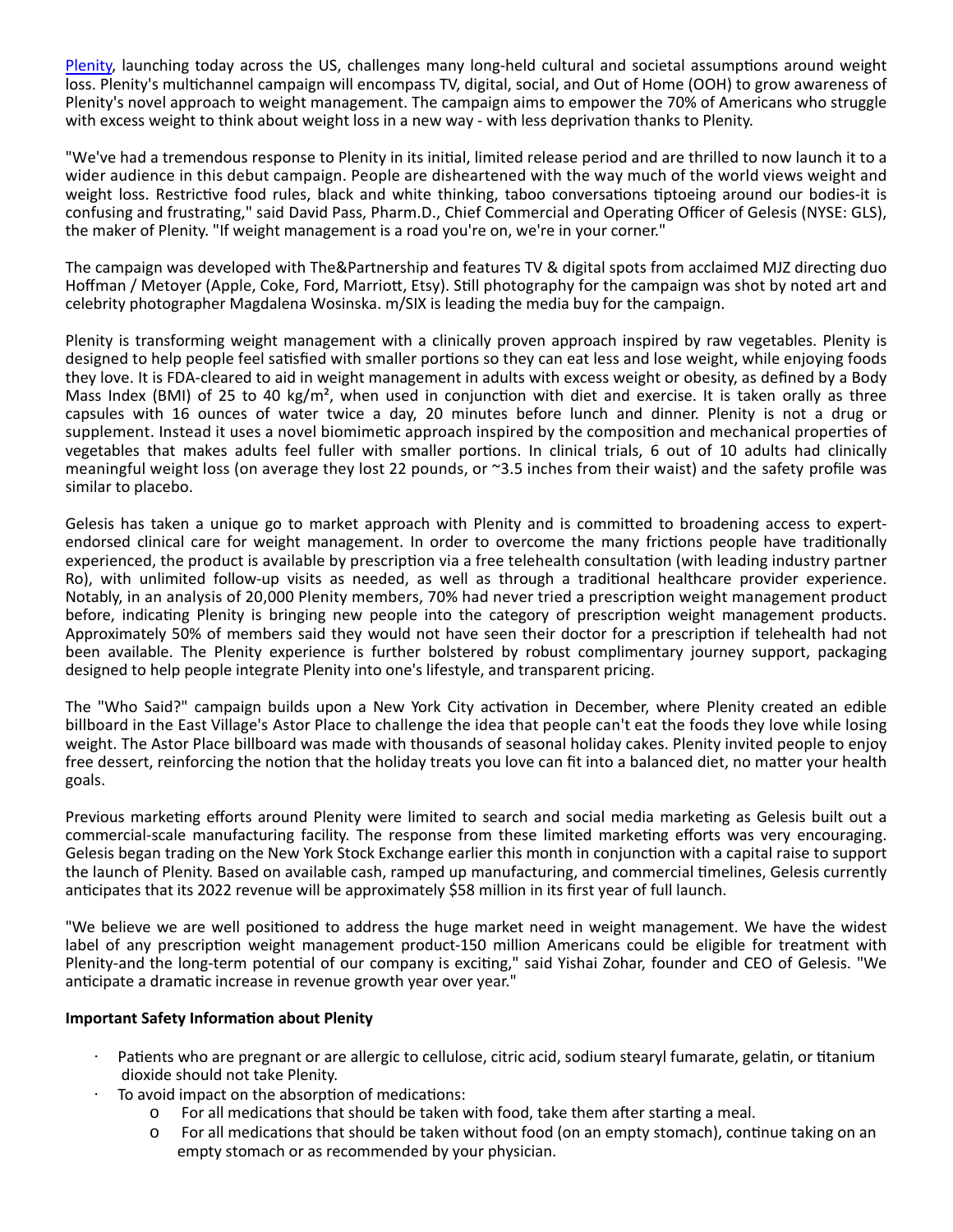- · The overall incidence of side effects with Plenity was no different than placebo. The most common side effects were diarrhea, distended abdomen, infrequent bowel movements, and flatulence.
- · Contact a doctor right away if problems occur. If you have a severe allergic reacƟon, severe stomach pain, or severe diarrhea, stop using Plenity until you can speak to your doctor.

**Rx Only.** For the safe and proper use of Plenity or more information, talk to a healthcare professional, read the Patient Instructions for Use, or call 1-844-PLENITY.

#### **About Gelesis**

Gelesis Holdings Inc. (NYSE: GLS) ("Gelesis") is a consumer-centered biotherapeutics company advancing a novel category of treatments for weight management and gut related chronic diseases. Our non-systemic superabsorbent hydrogels are the first and only made entirely from naturally derived building blocks, and they are inspired by the composition (i.e., water & cellulose) and mechanical properties (e.g., elasticity or firmness) of raw vegetables. They are conveniently administered in capsules to create a much larger volume of small, non-aggregating hydrogel pieces that become an integrated part of the meals, and act locally in the digestive system. Our portfolio includes Plenity®, an FDA-cleared product to aid in weight management, as well as potential therapies in development for patients with Type 2 Diabetes, Non-alcoholic Fatty Liver Disease (NAFLD)/Non-alcoholic Steatohepatitis (NASH), and Functional Constipation. For more information, visit [gelesis.com,](https://www.gelesis.com/) or connect with us on Twitter @GelesisInc.

### **Forward-Looking Statements**

Certain statements, estimates, targets and projections in this press release may constitute "forward-looking statements" within the meaning of the federal securities laws. The words "anticipate," "believe," continue," "could," "estimate," "expect," "intend," "may," "might," "plan," "possible," "potential," "predict," "project," "should," "strive," "would" and similar expressions may identify forward-looking statements, but the absence of these words does not mean that statement is not forward looking. Forward-looking statements are predictions, projections and other statements about future events that are based on current expectations and assumptions and, as a result, are subject to risks and uncertainties. Forward-looking statements include, but are not limited to, statements regarding our or our management team's expectations, hopes, beliefs, intentions or strategies regarding the future, including those relating to Gelesis' business combination with Capstar and its expected benefits, Gelesis' performance following the business combination, the competitive environment in which Gelesis operates, the expected future operating and financial performance and market opportunities of Gelesis and statements regarding Gelesis' expectations, hopes, beliefs, intentions or strategies regarding the future. In addition, any statements that refer to projections, forecasts, or other characterizations of future events or circumstances, including any underlying assumptions, are forward-looking statements. Forward-looking statements speak only as of the date they are made. Readers are cautioned not to put undue reliance on forward-looking statements, and Gelesis assumes no obligation and does not intend to update or revise these forward-looking statements, whether as a result of new information, future events, or otherwise, Gelesis gives no assurance that any expectations set forth in this press release will be achieved. Various risks and uncertainties (some of which are beyond our control) or other factors could cause actual future results, performance or events to differ materially from those described herein. Some of the factors that may impact future results and performance may include, without limitation: (i) the size, demand and growth potential of the markets for Plenity® and Gelesis' other product candidates and Gelesis' ability to serve those markets; (ii) the degree of market acceptance and adoption of Gelesis' products; (iii) Gelesis' ability to develop innovative products and compete with other companies engaged in the weight loss industry; (iv) Gelesis' ability to finance and complete successfully the commercial launch of Plenity<sup>®</sup> and its growth plans, including new possible indications and the clinical data from ongoing and future studies about liver and other diseases; (v) failure to realize the anticipated benefits of the business combination, including as a result of a delay or difficulty in integrating the businesses of Capstar and Gelesis; (vi) the ability of Gelesis to issue equity or equity-linked securities or obtain debt financing in the future; (vii) the outcome of any legal proceedings instituted against Capstar, Gelesis, or others in connection with the business combination; (viii) the ability of Gelesis to maintain its listing on the New York Stock Exchange; (ix) the risk that the business combination disrupts current plans and operations of Gelesis as a result of Gelesis being a publicly listed issuer; (x) the regulatory pathway for Gelesis' products and responses from regulators, including the FDA and similar regulators outside of the United States; (xi) the ability of Gelesis to grow and manage growth profitably, maintain relationships with customers and suppliers and retain Gelesis' management and key employees; (xii) costs related to the business combination, including costs associated with the Gelesis being a publicly listed issuer; (xiii) changes in applicable laws or regulations; (xiv) the possibility that Gelesis may be adversely affected by other economic, business, regulatory and/or competitive factors; (xv) Gelesis' estimates of expenses and profitability; (xvi) ongoing regulatory requirements, (xvii) any competing products or technologies that may emerge, (xviii) the volatility of the telehealth market in general, or insufficient patient demand; (xix) the ability of Gelesis to defend its intellectual property and satisfy regulatory requirements; (xx)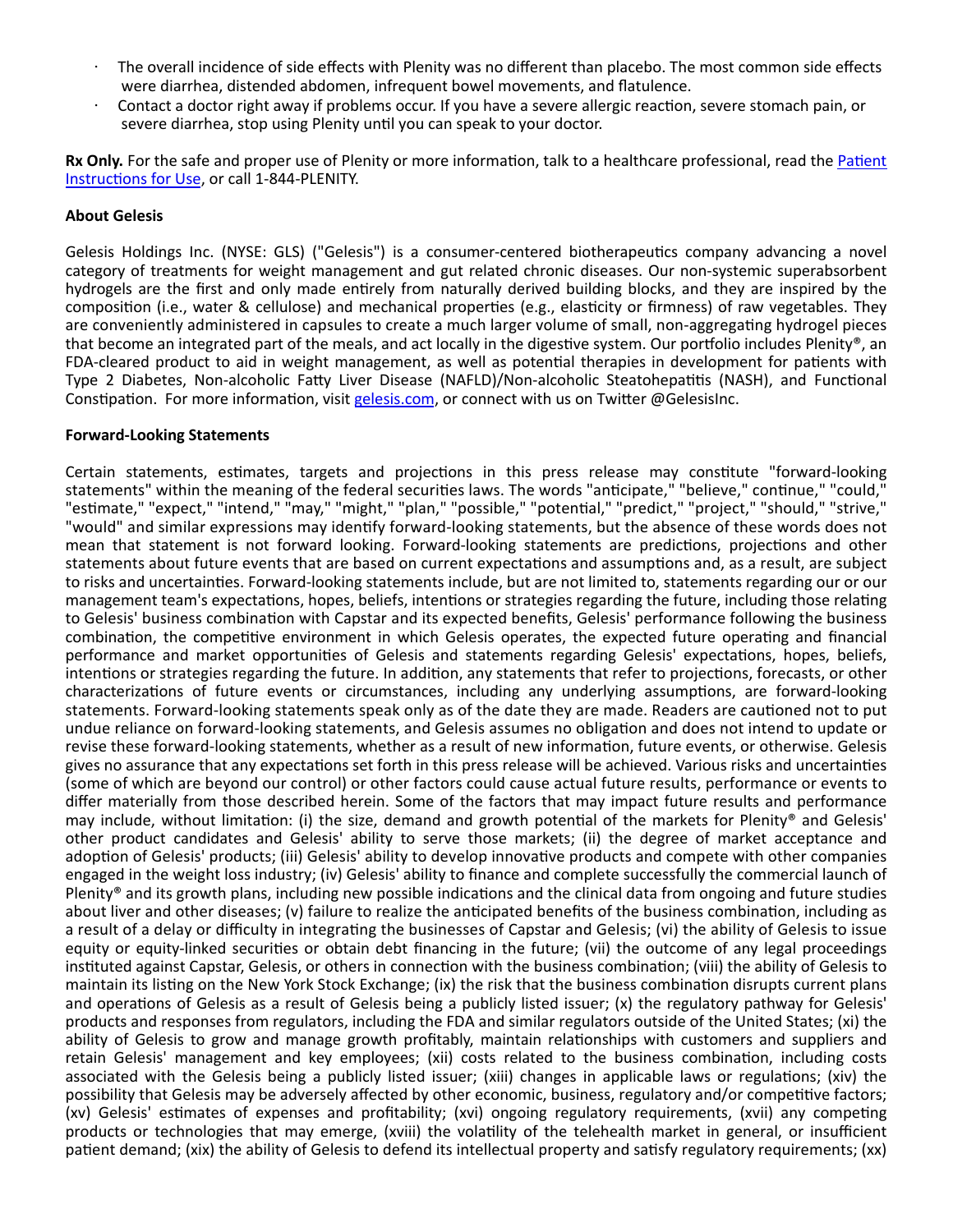the impact of the COVID 19 pandemic on Gelesis' business; (xxi) the limited operating history of Gelesis; and (xxii) those factors discussed in Capstar's joint proxy/prospectus filed with the SEC on December 27, 2021, under the heading "Risk Factors", and other documents of Gelesis filed, or to be filed, with the SEC, by Gelesis. These filings address other important risks and uncertainties that could cause actual results and events to differ materially from those contained in the forward-looking statements.

### **About PureTech Health**

PureTech is a clinical-stage biotherapeutics company dedicated to discovering, developing and commercializing highly differentiated medicines for devastating diseases, including inflammatory, fibrotic and immunological conditions, intractable cancers, lymphatic and gastrointestinal diseases and neurological and neuropsychological disorders, among others. The Company has created a broad and deep pipeline through the expertise of its experienced research and development team and its extensive network of scientists, clinicians and industry leaders. This pipeline, which is being advanced both internally and through PureTech's Founded Entities, is comprised of 25 therapeutics and therapeutic candidates, including two that have received both U.S. FDA clearance and European marketing authorization, as of the date of PureTech's most recently filed Half Year Report and corresponding Form 6-K. All of the underlying programs and platforms that resulted in this pipeline of therapeutic candidates were initially identified or discovered and then advanced by the PureTech team through key validation points based on the Company's unique insights into the biology of the brain, immune and gut, or BIG, systems and the interface between those systems, referred to as the BIG Axis.

For more information, visit [www.puretechhealth.com o](http://www.puretechhealth.com/)r connect with us on Twitter @puretechh.

### **Cautionary Note Regarding Forward-Looking Statements**

This press release contains statements that are or may be forward-looking statements within the meaning of the Private Securities Litigation Reform Act of 1995. All statements contained in this press release that do not relate to matters of historical fact should be considered forward-looking statements, including without limitation those statements that relate to expectations regarding Gelesis' revenue growth and projections, marketing strategies and financial guidance, Gelesis' plans with respect to the broad commercial launch of Plenity®, the competitive environment in which Gelesis operates, and Gelesis' and PureTech's future prospects, development plans, and strategies. The forward-looking statements are based on current expectations and are subject to known and unknown risks, uncertainƟes and other important factors that could cause actual results, performance and achievements to differ materially from current expectations, including, but not limited to, those risks, uncertainties and other important factors described under the caption "Risk Factors" in our Annual Report on Form 20-F for the year ended December 31, 2020 filed with the SEC and in our other regulatory filings. These forward-looking statements are based on assumptions regarding the present and future business strategies of the Company and the environment in which it will operate in the future. Each forward-looking statement speaks only as at the date of this press release. Except as required by law and regulatory requirements, we disclaim any obligation to update or revise these forward-looking statements, whether as a result of new information, future events or otherwise.

**Contact: PureTech** Public Relations [publicrelaƟons@puretechealth.com](mailto:publicrelations@puretechealth.com) Investor RelaƟons [IR@puretechhealth.com](mailto:IR@puretechhealth.com)

**EU Media** Ben Atwell, Rob Winder +44 (0) 20 3727 1000